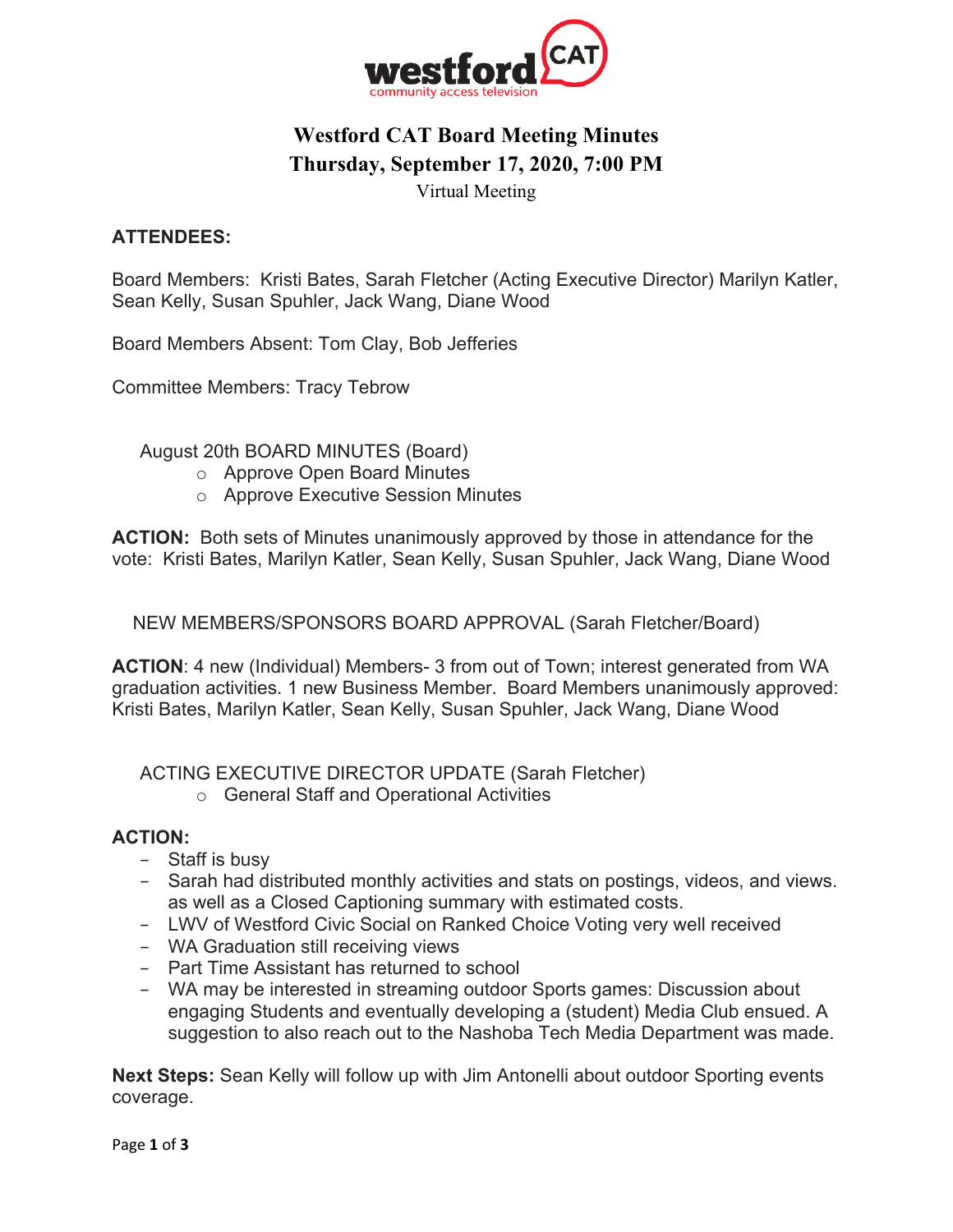FINCOM UPDATE (Jack Wang/FINCOM)

- o General update
- o Audit Update, if needed

## **ACTION:**

- − Jack reviewed the Financials with the Board.
- − Budget is conservative; Potential for pockets of money not being spent
- − Expenses are down YTD, Part Time Assistant's Salary Expense was removed.
- − Current Loss for 2020: \$45,774
- − Balance Sheet looks good; \$580,483 Cash on hand
- − No further update from the Auditor about when the 2019 Audited Financials would be available.
- − FINCOM plans to revisit investment offerings and fees with Edward Jones
- − Motion to back fill and fund new costs for a Part Time Assistant for the rest of the year, and fund new costs associated with Closed Captioning.

− **ACTION**: Board Members unanimously voted to approve a previously unbudgeted amount of up to \$2400 to backfill Part Time Assistant's role. Vote: Kristi Bates, Marilyn Katler, Sean Kelly, Susan Spuhler, Jack Wang, Diane Wood

**ACTION**: Board Members unanimously voted to approve a previously unbudgeted amount of up to \$11K for costs associated with implementing Closed Captioning. Vote: Kristi Bates, Marilyn Katler, Sean Kelly, Susan Spuhler, Jack Wang, Diane Wood

MEMBERSHIP DEFINITION UPDATE (Kristi Bates/Sarah Fletcher)

**ACTION:** No update at this time

COMMITTEE UPDATES (Board)

- o Legislative Committee
- o Bylaws/Policy Committee
- o Other Committees, as needed

# **ACTION:**

*Legislative Committee:*

- − Bob Jefferies has not yet heard back from either Jodi Ross or Jim Arciero about his questions on the legality of the Town negotiating a Lease with Comcast and Verizon for utilizing the right of way town property.
- − Diane Wood is working with Joyce Crane to conduct interviews with State Sen. Ed Kennedy, State Rep Jim Arciero, and Dave Gauthier, President of Mass Access about current legislative progress on PEG Bills, and educating/reminding the community about declining revenue cable subscriptions.

(Sen. Ed Kennedy interview has been completed: Results TBD